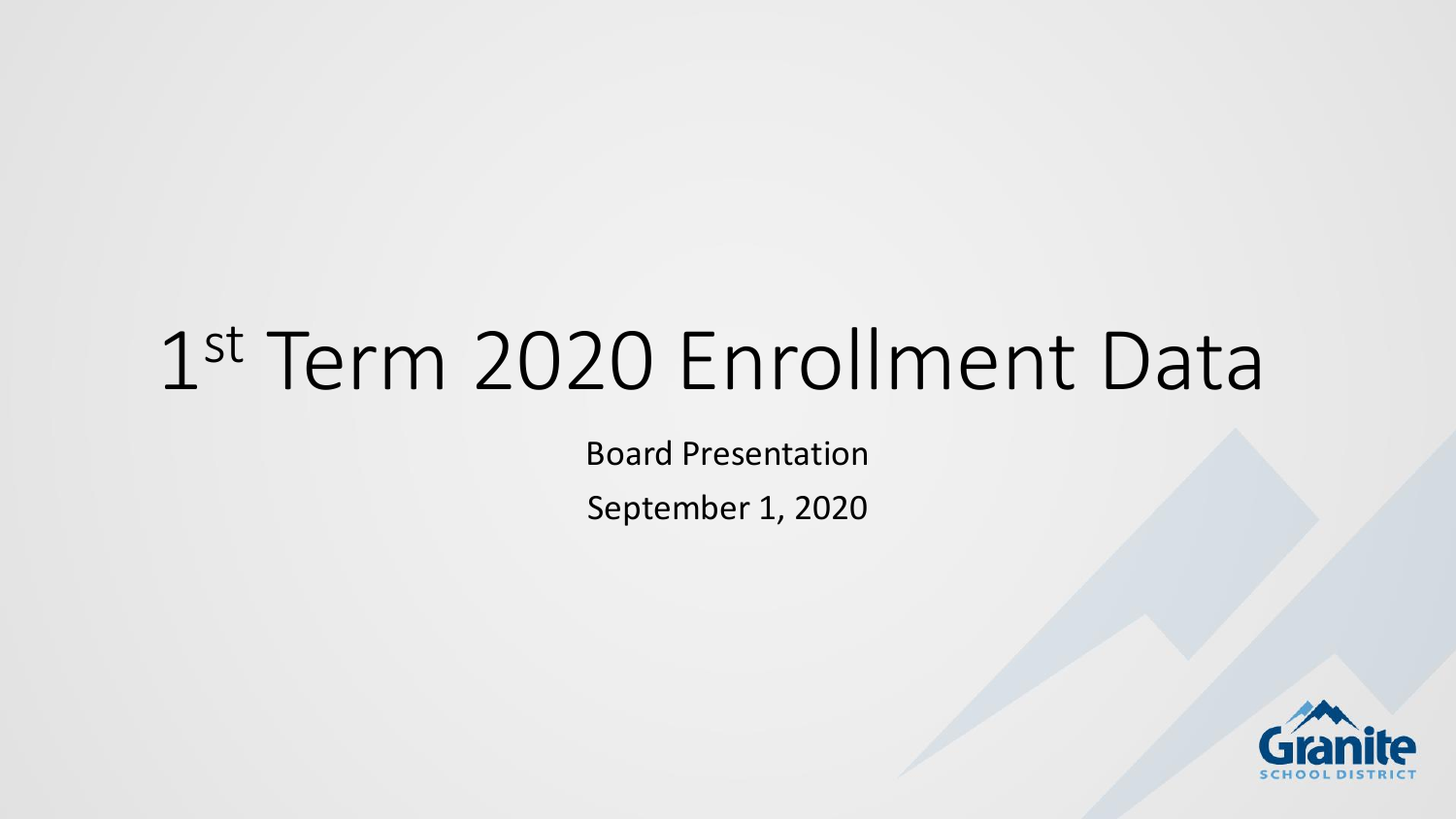# Enrollment Summary

- Data as of 8/26/2020
- Total Enrollment
	- 63,145
- Face to Face Learning Option
	- 74.04%
- Distance Learning Option
	- 25.44%
- Mixed Learning Option
	- 0.52%

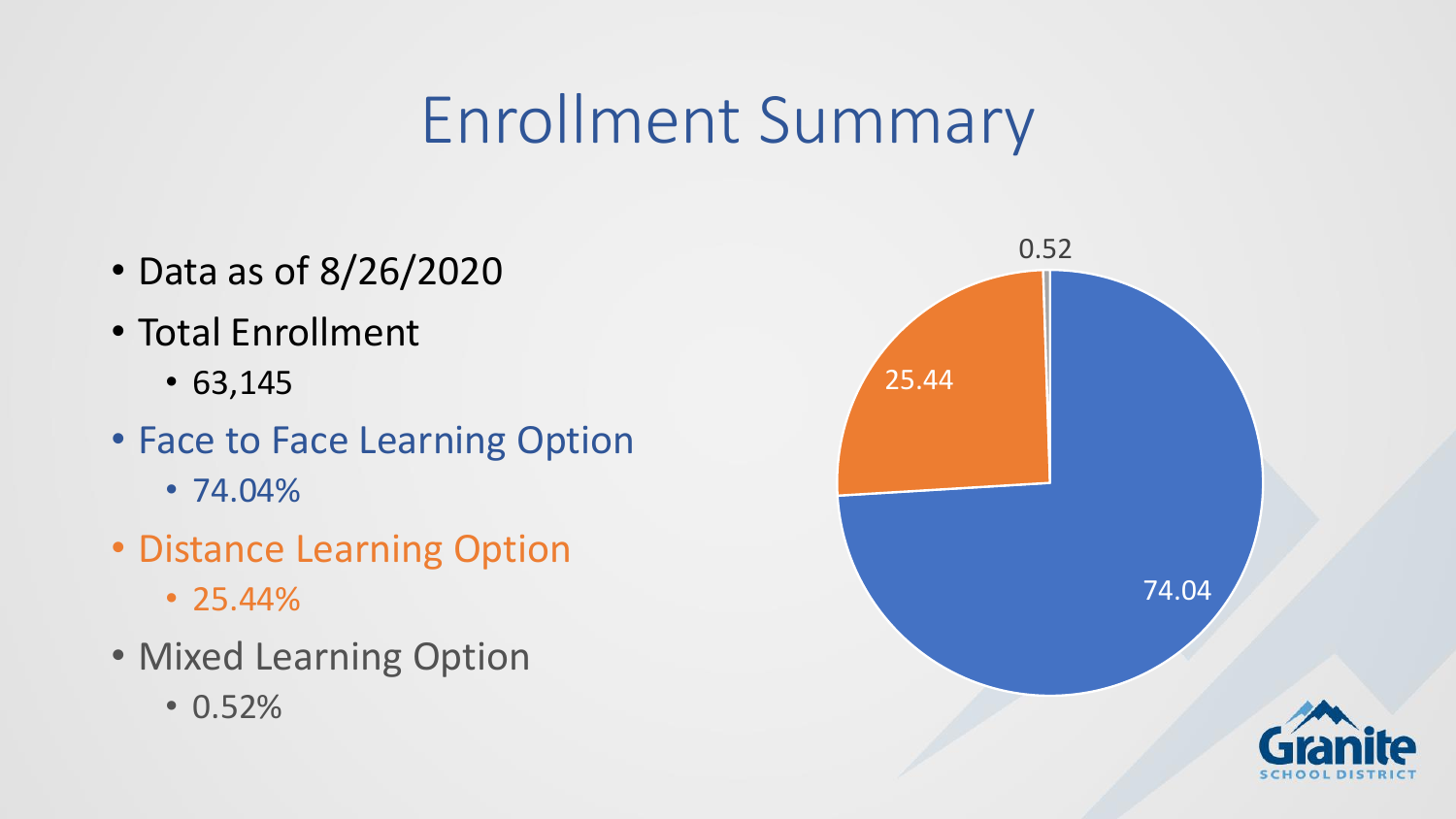# High Schools

|         | <b>Face To Face Percent</b> | <b>Distance Learning Percent</b> | Mixed Learning Percent |
|---------|-----------------------------|----------------------------------|------------------------|
| Average | 75.17                       | 20.37                            | 4.46                   |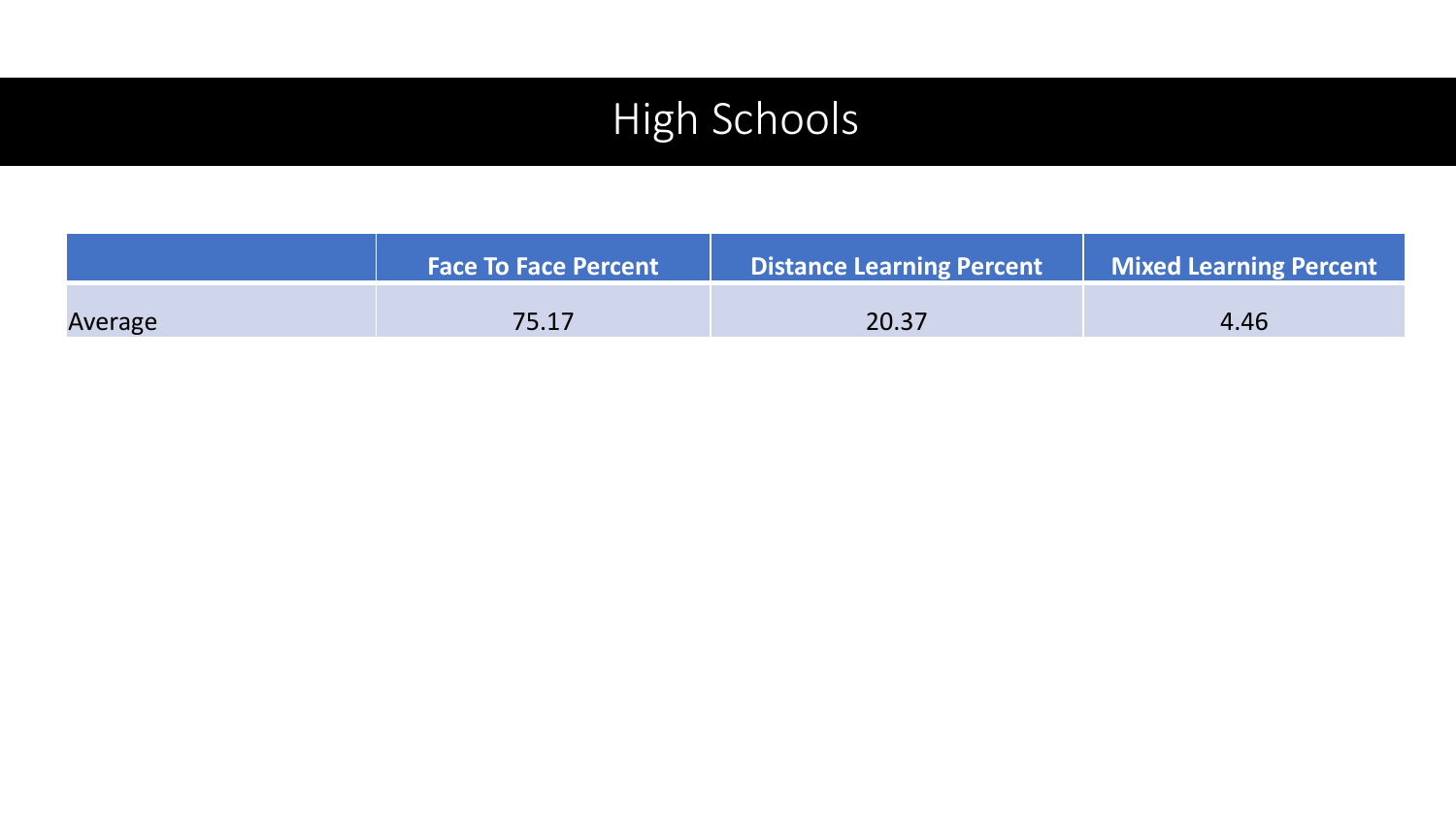| <b>School Title</b>             | <b>Face To Face Percent</b> | <b>Distance Percent</b> | <b>Mixed Percent</b> |
|---------------------------------|-----------------------------|-------------------------|----------------------|
| <b>COTTONWOOD SENIOR HIGH</b>   | 73.36                       | 19.79                   | 6.85                 |
| <b>CYPRUS SENIOR HIGH</b>       | 71.55                       | 21.53                   | 6.91                 |
| <b>GRANGER SENIOR HIGH</b>      | 78.77                       | 19.48                   | 1.74                 |
| <b>GRANITE CONNECTION HIGH</b>  | 75.9                        | 24.1                    | $\overline{0}$       |
| <b>HUNTER SENIOR HIGH</b>       | 77.98                       | 18.5                    | 3.52                 |
| <b>KEARNS SENIOR HIGH</b>       | 71.08                       | 28.79                   | 0.13                 |
| <b>OLYMPUS SENIOR HIGH</b>      | 82.89                       | 12.44                   | 4.67                 |
| <b>SKYLINE SENIOR HIGH</b>      | 70.02                       | 20.34                   | 9.64                 |
| <b>TAYLORSVILLE SENIOR HIGH</b> | 74.95                       | 18.37                   | 6.68                 |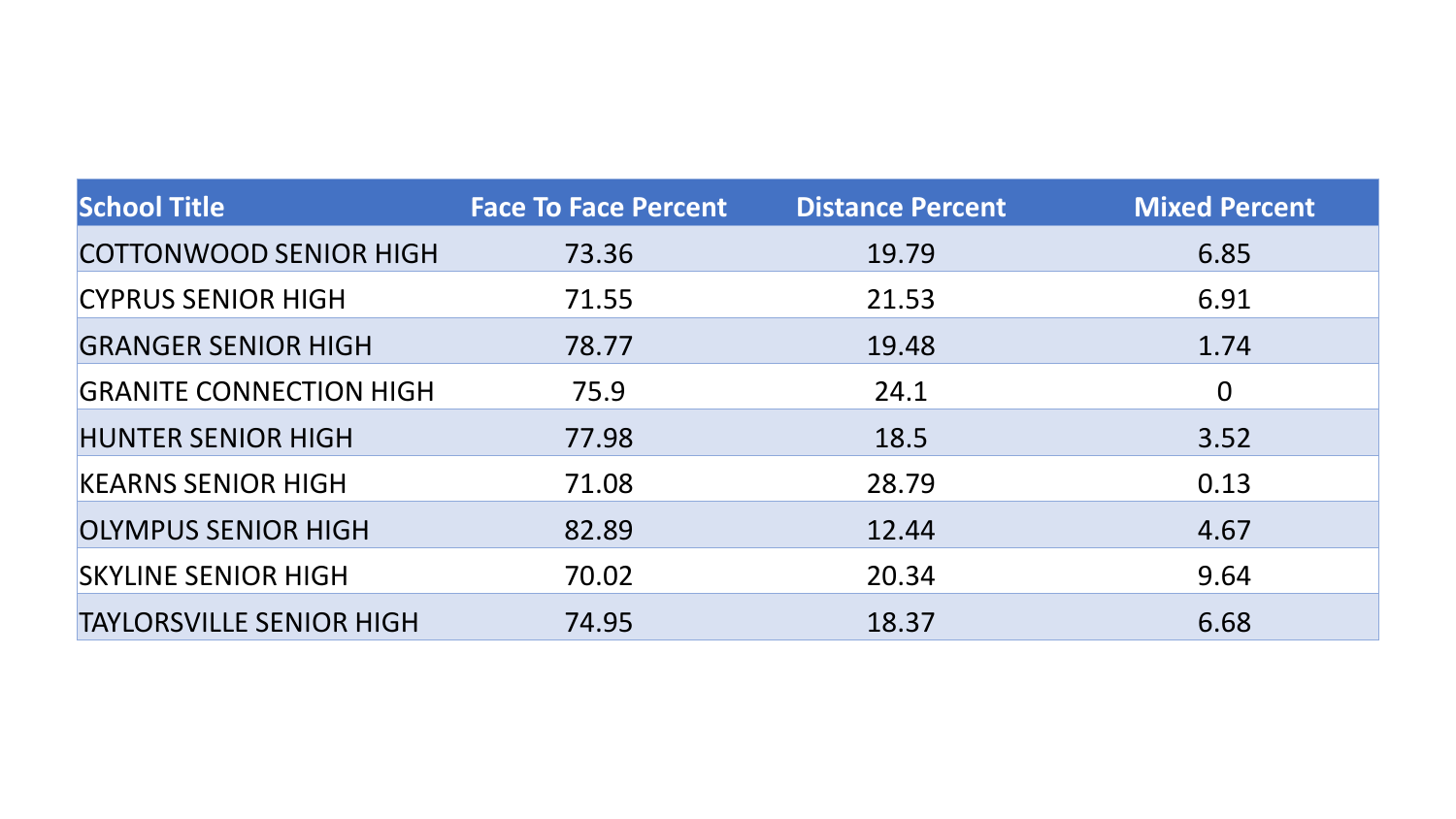## Junior High Schools

|         | <b>Face To Face Percent</b> | <b>Distance Learning Percent</b> | <b>Mixed Learning Percent</b> |
|---------|-----------------------------|----------------------------------|-------------------------------|
| Average | 75.17                       | 20.37                            | 4.46                          |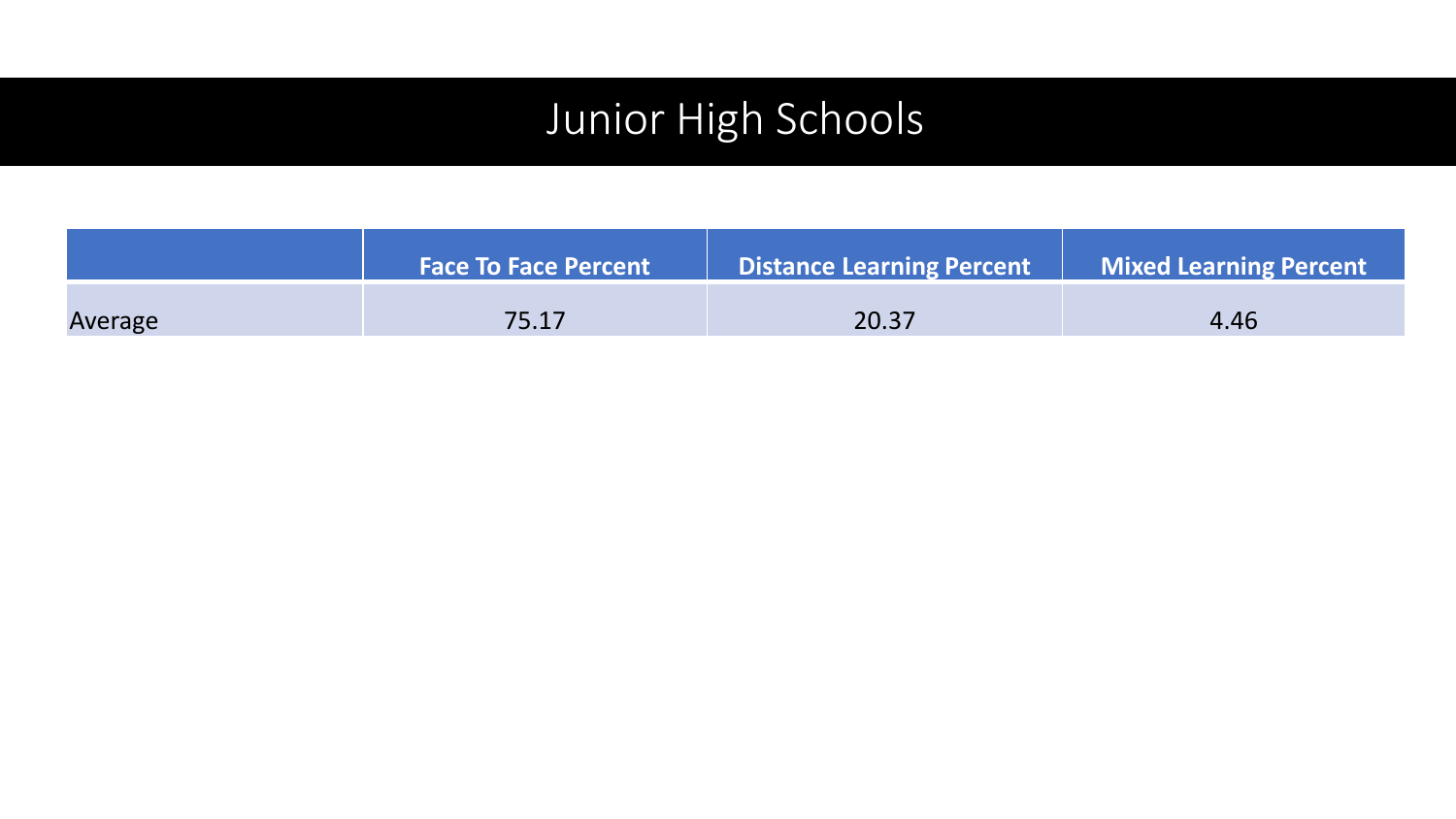| <b>School Title</b>             |       | Face To Face Percent  Distance Learning Percent  Mixed Learning Percent |                |
|---------------------------------|-------|-------------------------------------------------------------------------|----------------|
| <b>BENNION JUNIOR HIGH</b>      | 75.42 | 23.17                                                                   | 1.41           |
| <b>BONNEVILLE JUNIOR HIGH</b>   | 69.69 | 28.2                                                                    | 2.11           |
| <b>CHURCHILL JUNIOR HIGH</b>    | 70.91 | 25.79                                                                   | 3.31           |
| <b>EISENHOWER JUNIOR HIGH</b>   | 76.09 | 23.23                                                                   | 0.67           |
| <b>EVERGREEN JUNIOR HIGH</b>    | 76.61 | 22.69                                                                   | 0.7            |
| <b>GRANITE PARK JUNIOR HIGH</b> | 70.61 | 29.29                                                                   | 0.1            |
| <b>HUNTER JUNIOR HIGH</b>       | 68.75 | 30.65                                                                   | 0.6            |
| <b>JEFFERSON JUNIOR HIGH</b>    | 73.82 | 24.52                                                                   | 1.66           |
| <b>KEARNS JUNIOR HIGH</b>       | 71.99 | 28.01                                                                   | $\overline{0}$ |
| <b>KENNEDY JUNIOR HIGH</b>      | 74.6  | 25.25                                                                   | 0.14           |
| <b>MATHESON JUNIOR HIGH</b>     | 76.27 | 21.51                                                                   | 2.22           |
| <b>OLYMPUS JUNIOR HIGH</b>      | 88.67 | 10.12                                                                   | 1.2            |
| <b>VALLEY JUNIOR HIGH</b>       | 66.58 | 33.42                                                                   | $\overline{0}$ |
| <b>WASATCH JUNIOR HIGH</b>      | 72.89 | 25.3                                                                    | 1.81           |
| <b>WEST LAKE JUNIOR HIGH</b>    | 68.26 | 30.51                                                                   | 1.22           |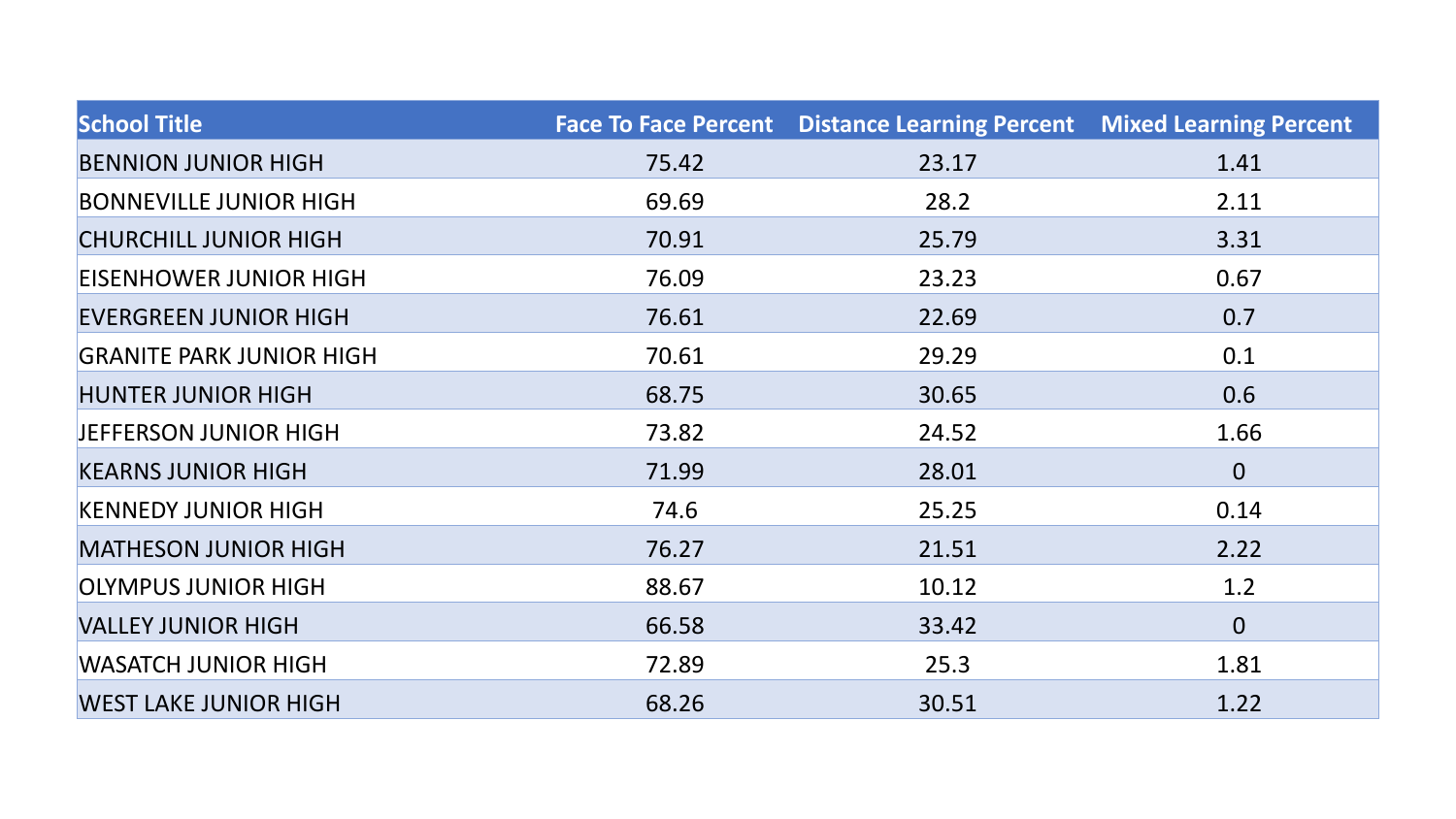## Elementary Schools

|         | <b>Face To Face Percent</b> | <b>Distance Learning Percent</b> | <b>Mixed Learning Percent</b> |
|---------|-----------------------------|----------------------------------|-------------------------------|
| Average | 65.33                       | 34.67                            | 0.00                          |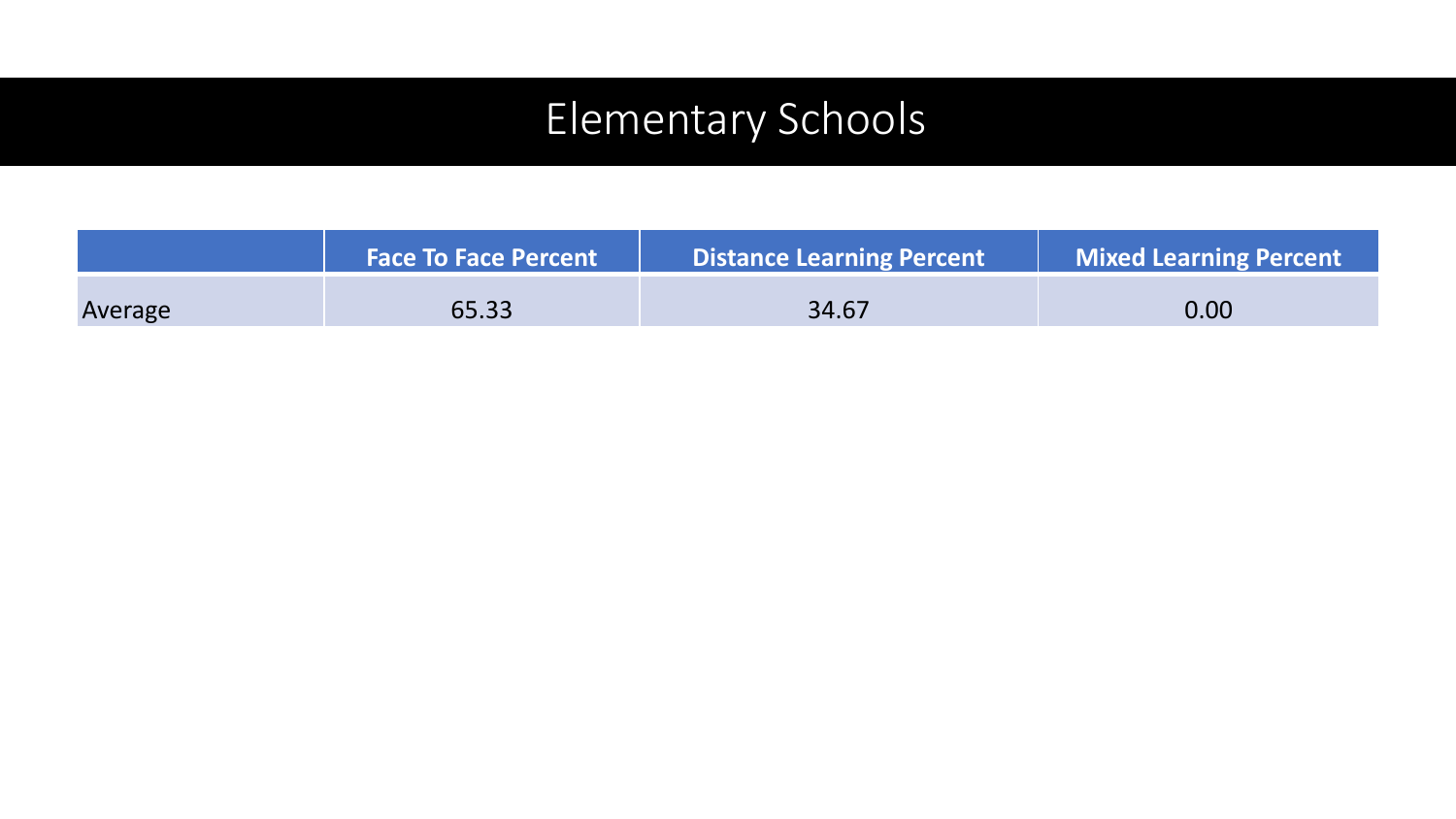| <b>School Title</b>                | <b>Face To Face Percent</b> | <b>Distance Learning Percent</b> | <b>Mixed Learning Percent</b> |
|------------------------------------|-----------------------------|----------------------------------|-------------------------------|
| <b>ACADEMY PARK ELEMENTARY</b>     | 59.58                       | 40.42                            | $\mathbf 0$                   |
| <b>ARCADIA ELEMENTARY</b>          | 63.38                       | 36.62                            | $\overline{0}$                |
| <b>NEIL ARMSTRONG ACADEMY</b>      | 64.71                       | 35.29                            | $\overline{0}$                |
| THOMAS W. BACCHUS ELEMENTARY       | 63.48                       | 36.52                            | $\overline{0}$                |
| <b>BEEHIVE ELEMENTARY</b>          | 65.68                       | 34.32                            | $\overline{0}$                |
| <b>BENNION ELEMENTARY</b>          | 66.49                       | 33.51                            | $\overline{0}$                |
| <b>JIM BRIDGER ELEMENTARY</b>      | 61.99                       | 38.01                            | $\overline{0}$                |
| <b>COPPER HILLS ELEMENTARY</b>     | 62.44                       | 37.56                            | $\overline{0}$                |
| <b>COTTONWOOD ELEMENTARY</b>       | 88.5                        | 11.5                             | $\overline{0}$                |
| <b>CRESTVIEW ELEMENTARY</b>        | 78.39                       | 21.61                            | $\overline{0}$                |
| <b>DIAMOND RIDGE ELEMENTARY</b>    | 71.77                       | 28.23                            | $\overline{0}$                |
| <b>HOWARD R. DRIGGS ELEMENTARY</b> | 81.54                       | 18.46                            | $\overline{0}$                |
| <b>EASTWOOD ELEMENTARY</b>         | 61.7                        | 38.3                             | $\overline{0}$                |
| <b>ELK RUN ELEMENTARY</b>          | 66.52                       | 33.48                            | $\overline{0}$                |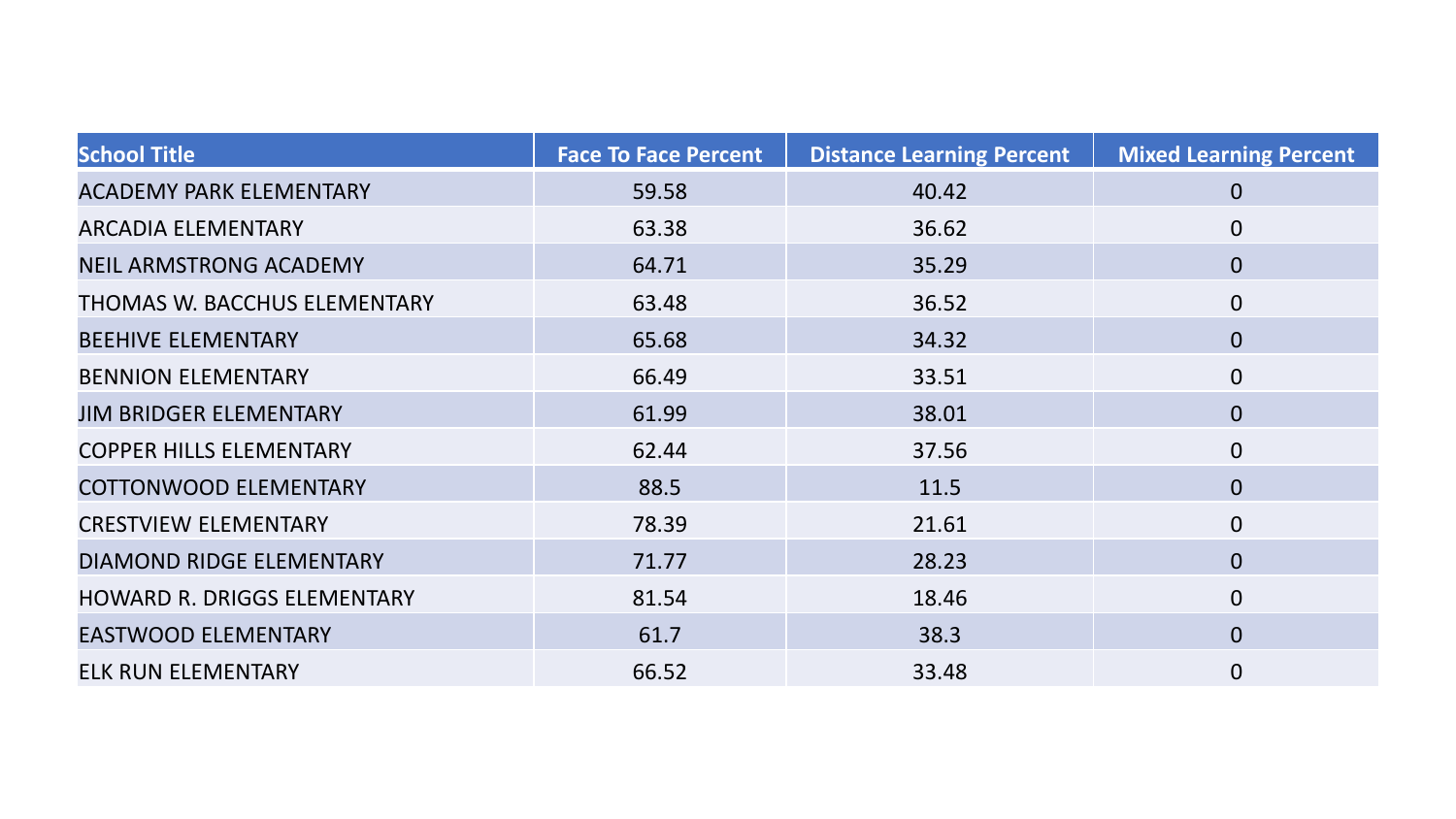| <b>School Title</b>            | <b>Face To Face Percent</b> | <b>Distance Learning Percent</b> | <b>Mixed Learning Percent</b> |
|--------------------------------|-----------------------------|----------------------------------|-------------------------------|
| PHILO T. FARNSWORTH ELEMENTARY | 64.14                       | 35.86                            | $\overline{0}$                |
| <b>FOX HILLS ALC</b>           | 61.64                       | 38.36                            | $\overline{0}$                |
| <b>FOX HILLS ELEMENTARY</b>    | 65.92                       | 34.08                            | $\mathbf{0}$                  |
| JOHN C. FREMONT ELEMENTARY     | 64.87                       | 35.13                            | $\mathbf 0$                   |
| ROBERT FROST ELEMENTARY        | 71.26                       | 28.74                            | $\mathbf 0$                   |
| DAVID GOURLEY ELEMENTARY       | 59.3                        | 40.7                             | $\overline{0}$                |
| <b>GRANGER ELEMENTARY</b>      | 65.38                       | 34.62                            | $\overline{0}$                |
| HILLSDALE ELEMENTARY           | 53.58                       | 46.42                            | $\mathbf 0$                   |
| <b>HILLSIDE ELEMENTARY</b>     | 53.96                       | 46.04                            | $\mathbf{0}$                  |
| <b>HUNTER ELEMENTARY</b>       | 64.27                       | 35.73                            | $\overline{0}$                |
| <b>JACKLING ELEMENTARY</b>     | 53.03                       | 46.97                            | $\overline{0}$                |
| LAKE RIDGE ELEMENTARY          | 64.95                       | 35.05                            | $\mathbf 0$                   |
| LINCOLN ELEMENTARY             | 65.74                       | 34.26                            | $\mathbf 0$                   |
| <b>MAGNA ELEMENTARY</b>        | 61.17                       | 38.83                            | $\overline{0}$                |
| <b>MILL CREEK ELEMENTARY</b>   | 63.58                       | 36.42                            | $\overline{0}$                |
| <b>MONROE ELEMENTARY</b>       | 60.17                       | 39.83                            | $\mathbf 0$                   |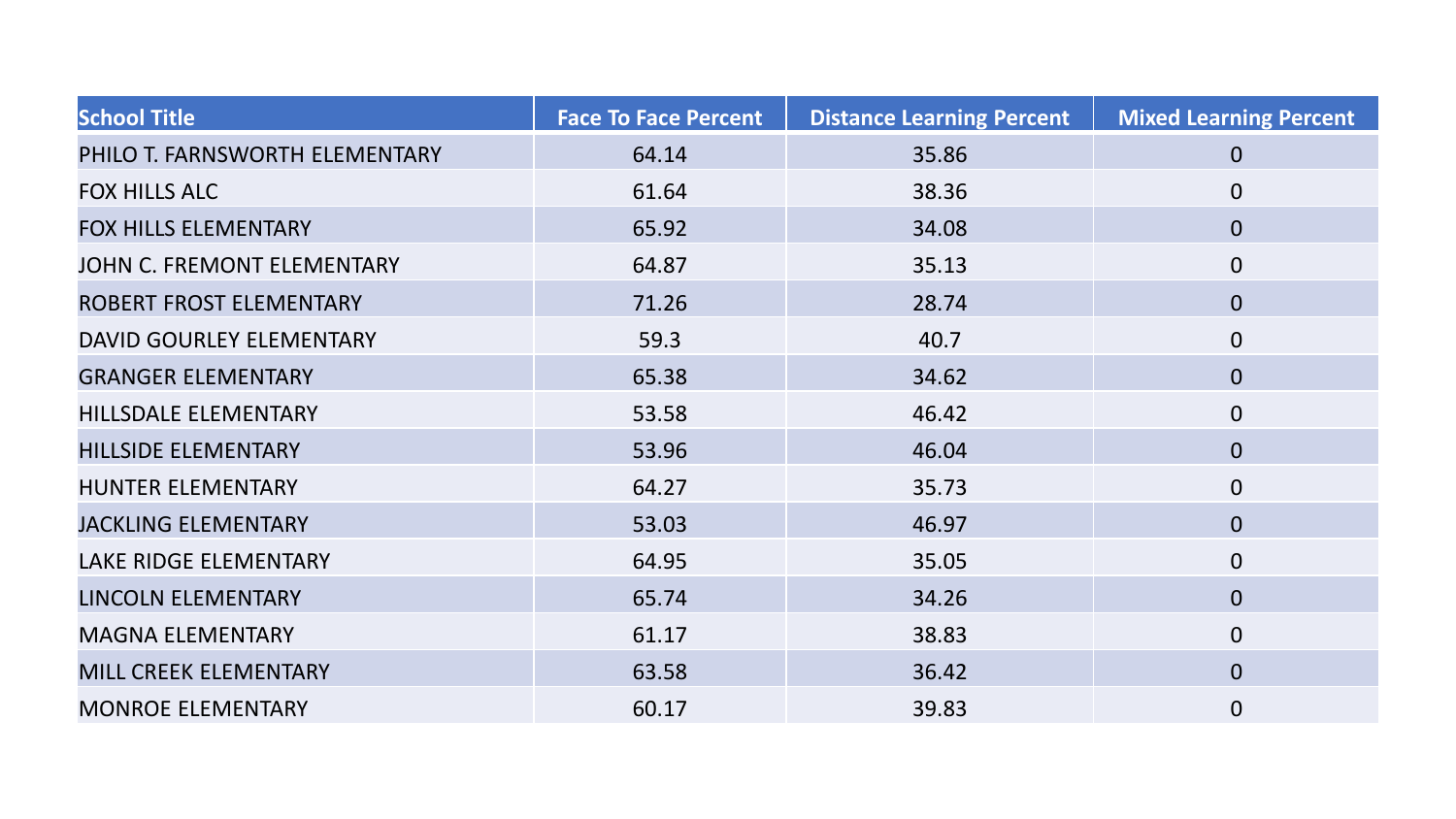| <b>School Title</b>               | <b>Face To Face Percent</b> | <b>Distance Learning Percent</b> | <b>Mixed Learning Percent</b> |
|-----------------------------------|-----------------------------|----------------------------------|-------------------------------|
| <b>MORNINGSIDE ALC</b>            | 65.33                       | 34.67                            | $\mathbf 0$                   |
| <b>MORNINGSIDE ELEMENTARY</b>     | 71.82                       | 28.18                            | $\overline{0}$                |
| <b>JAMES E. MOSS ELEMENTARY</b>   | 69.34                       | 30.66                            | $\overline{0}$                |
| <b>OAKRIDGE ELEMENTARY</b>        | 67.72                       | 32.28                            | $\boldsymbol{0}$              |
| <b>OAKWOOD ELEMENTARY</b>         | 71.63                       | 28.37                            | $\mathbf{0}$                  |
| DOUGLAS T. ORCHARD ELEMENTARY     | 68.24                       | 31.76                            | $\mathbf 0$                   |
| <b>WILLIAM PENN ELEMENTARY</b>    | 75.09                       | 24.91                            | $\overline{0}$                |
| <b>PIONEER ELEMENTARY</b>         | 56.4                        | 43.6                             | $\mathbf 0$                   |
| PLEASANT GREEN ELEMENTARY         | 62.53                       | 37.47                            | $\mathbf 0$                   |
| PLYMOUTH ELEMENTARY               | 62.63                       | 37.37                            | $\mathbf 0$                   |
| <b>REDWOOD ELEMENTARY</b>         | 67.36                       | 32.64                            | $\overline{0}$                |
| ROLLING MEADOWS ELEMENTARY        | 62.91                       | 37.09                            | $\mathbf 0$                   |
| <b>ROSECREST ELEMENTARY</b>       | 73.83                       | 26.17                            | $\mathbf 0$                   |
| <b>SILVER HILLS ELEMENTARY</b>    | 67.62                       | 32.38                            | $\mathbf 0$                   |
| <b>CALVIN S. SMITH ELEMENTARY</b> | 73.82                       | 26.18                            | $\overline{0}$                |
| <b>SOUTH KEARNS ELEMENTARY</b>    | 71.62                       | 28.38                            | $\mathbf 0$                   |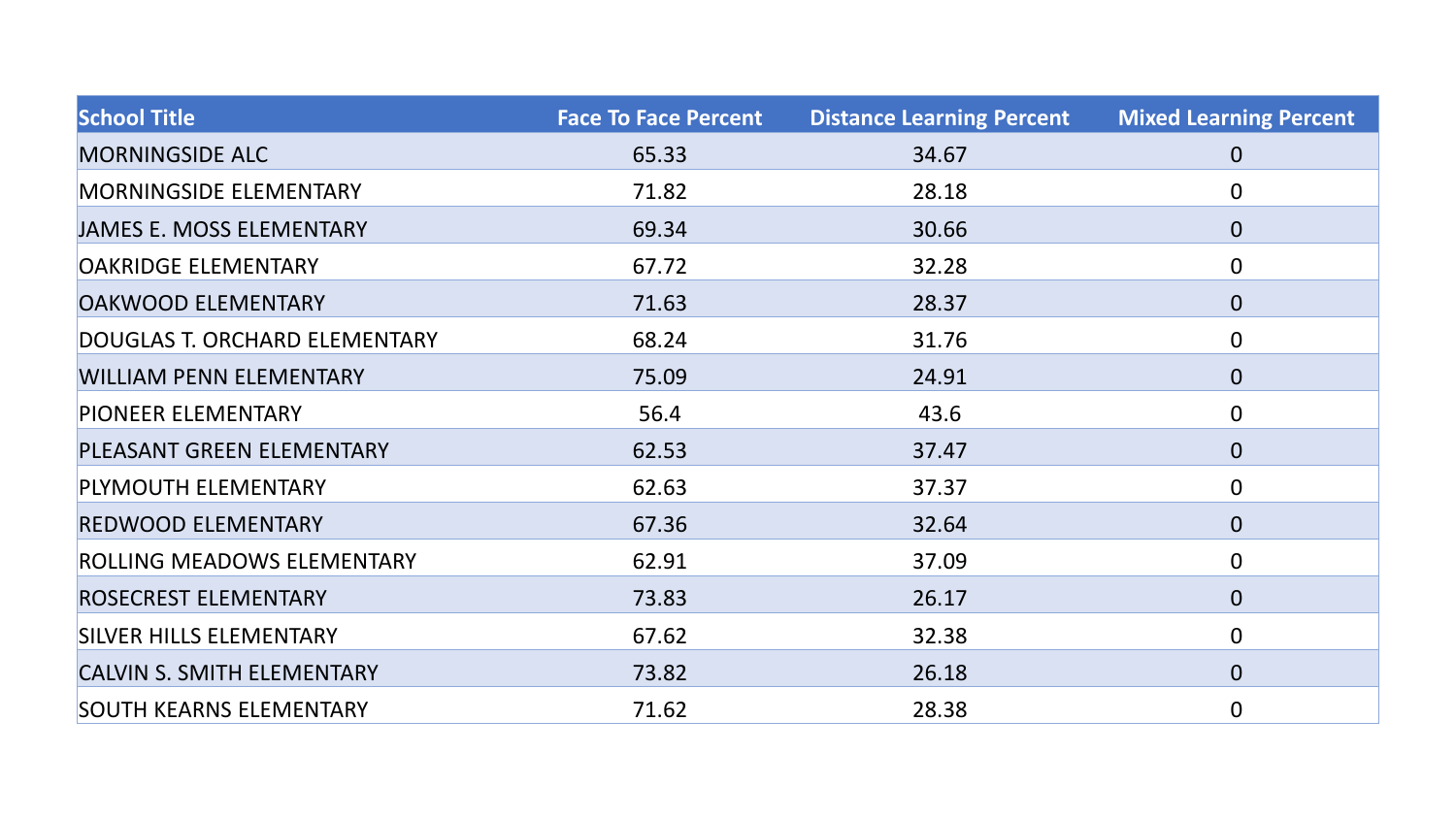| <b>School Title</b>                | <b>Face To Face Percent</b> | <b>Distance Learning Percent</b> | <b>Mixed Learning Percent</b> |
|------------------------------------|-----------------------------|----------------------------------|-------------------------------|
| <b>SPRING LANE ELEMENTARY</b>      | 56.5                        | 43.5                             | $\overline{0}$                |
| <b>STANSBURY ELEMENTARY</b>        | 51.41                       | 48.59                            | $\overline{0}$                |
| <b>TAYLORSVILLE ELEMENTARY</b>     | 64.95                       | 35.05                            | $\mathbf 0$                   |
| HARRY S. TRUMAN ELEMENTARY         | 67.8                        | 32.2                             | $\mathbf 0$                   |
| <b>TWIN PEAKS ELEMENTARY</b>       | 58.71                       | 41.29                            | $\overline{0}$                |
| UPLAND TERRACE ELEMENTARY          | 81.31                       | 18.69                            | $\mathbf 0$                   |
| <b>VALLEY CREST ELEMENTARY</b>     | 55.19                       | 44.81                            | $\overline{0}$                |
| <b>VISTA ELEMENTARY</b>            | 64.77                       | 35.23                            | $\overline{0}$                |
| <b>OLENE WALKER ELEMENTARY</b>     | 73.85                       | 26.15                            | $\overline{0}$                |
| <b>WEST VALLEY ALC</b>             | 65.29                       | 34.71                            | $\mathbf 0$                   |
| <b>WEST KEARNS ELEMENTARY</b>      | 60.67                       | 39.33                            | $\overline{0}$                |
| <b>WEST VALLEY ELEMENTARY</b>      | 55.82                       | 44.18                            | $\overline{0}$                |
| <b>WESTERN HILLS ELEMENTARY</b>    | 68.26                       | 31.74                            | $\mathbf{0}$                  |
| <b>WHITTIER ELEMENTARY</b>         | 61.07                       | 38.93                            | $\overline{0}$                |
| <b>WOODROW WILSON ELEMENTARY</b>   | 62.62                       | 37.38                            | $\overline{0}$                |
| <b>WOODSTOCK ALC</b>               | 62.96                       | 37.04                            | $\overline{0}$                |
| <b>WOODSTOCK ELEMENTARY</b>        | 65.3                        | 34.7                             | $\overline{0}$                |
| <b>GEARLD L. WRIGHT ELEMENTARY</b> | 67.89                       | 32.11                            | $\boldsymbol{0}$              |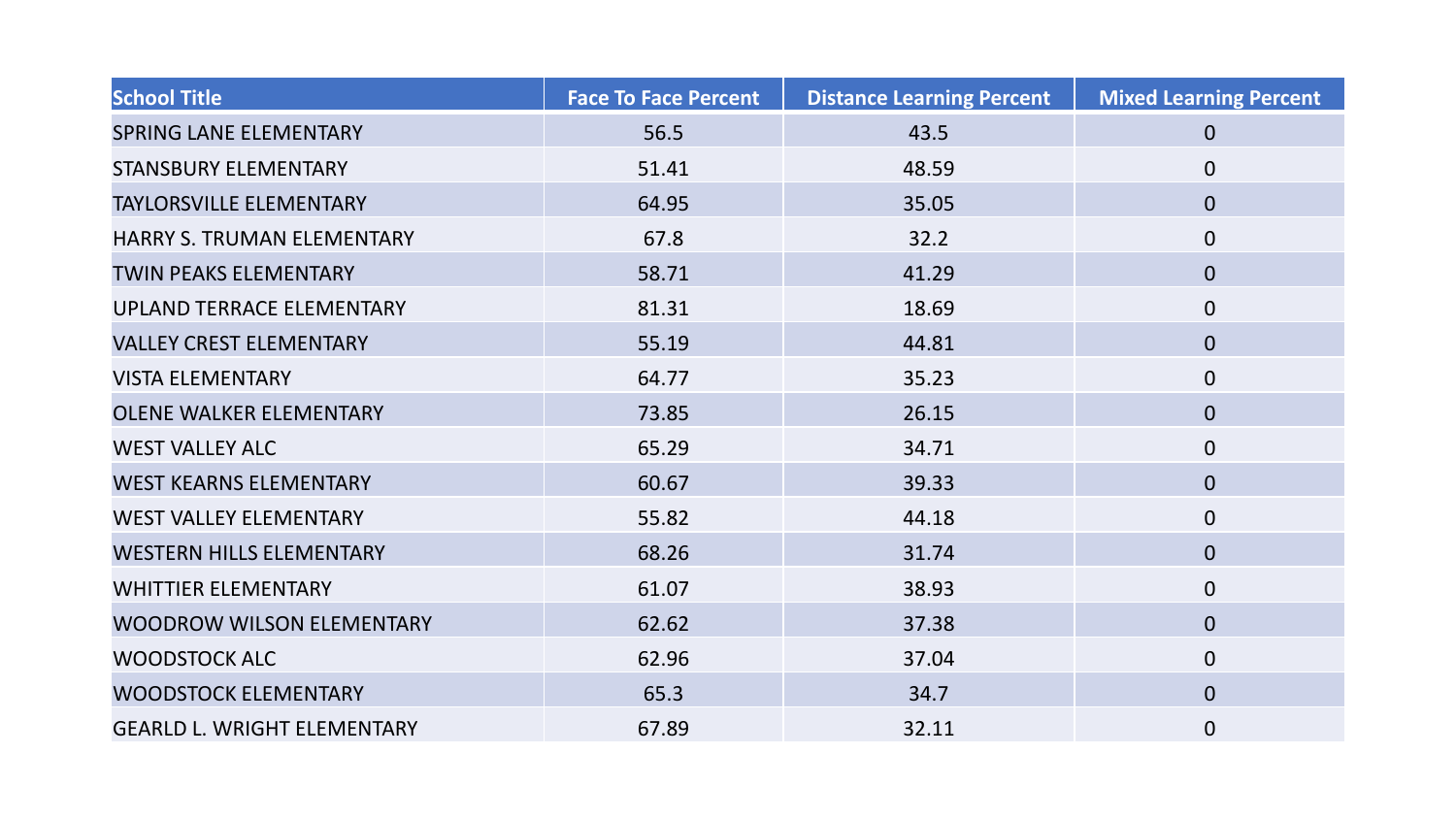# Specialty Schools

|         | <b>Face To Face Percent</b> | <b>Distance Learning Percent</b> | <b>Mixed Learning Percent</b> |
|---------|-----------------------------|----------------------------------|-------------------------------|
| Average | 99.92                       | 0.08                             | 0.00                          |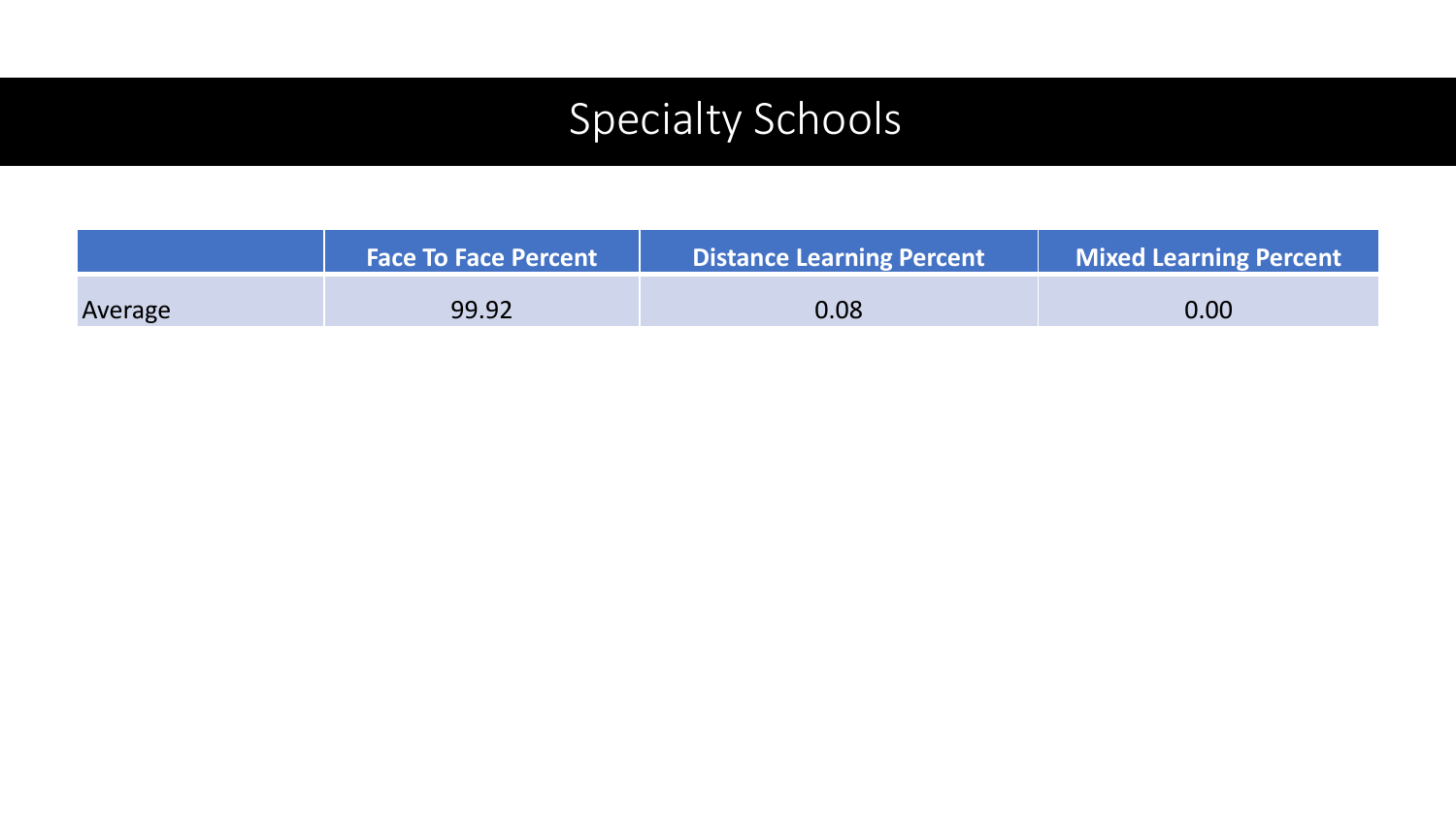| <b>School Title</b>                            | <b>Face To Face Percent</b> | <b>Distance Learning Percent</b> | <b>Mixed Learning Percent</b> |
|------------------------------------------------|-----------------------------|----------------------------------|-------------------------------|
| <b>HARTVIGSEN SCHOOL</b>                       | 100                         | $\overline{0}$                   | $\overline{0}$                |
| HARTVIGSEN SECONDARY SCHOOL                    | 100                         | $\overline{0}$                   | $\overline{0}$                |
| ALTERNATIVE 3-A ELEMENTARY (HH)                | 98.73                       | 1.27                             | $\overline{0}$                |
| <b>HOME HOSPITAL ELEMENTARY</b>                | 100                         | $\overline{0}$                   | $\overline{0}$                |
| <b>SSTEP ELEMENTARY - 498</b>                  | 100                         | $\mathbf{0}$                     | $\overline{0}$                |
| <b>ALTERNATIVE 3-A JUNIOR (HH)</b>             | 100                         | $\overline{0}$                   | $\overline{0}$                |
| <b>HOME HOSPITAL JUNIOR</b>                    | 100                         | $\overline{0}$                   | $\overline{0}$                |
| <b>SSTEP JUNIOR HIGH - 598</b>                 | 100                         | $\mathbf 0$                      | $\mathbf{0}$                  |
| ALTERNATIVE 3-A SR (HH)                        | 100                         | $\overline{0}$                   | $\overline{0}$                |
| <b>GRANITE YESS SR (668)</b>                   | 100                         | $\mathbf 0$                      | $\overline{0}$                |
| YESS TRANSITION & SUPPORT (SSTEP)              | 100                         | $\overline{0}$                   | $\overline{0}$                |
| <b>GAPP</b>                                    | 100                         | $\overline{0}$                   | $\overline{0}$                |
| <b>YESS</b>                                    | 100                         | $\overline{0}$                   | $\overline{0}$                |
| <b>HOME HOSPITAL HIGH SCHOOL</b>               | 100                         | $\overline{0}$                   | $\Omega$                      |
| <b>TUMAINI WELCOME &amp; TRANSITION CENTER</b> | 100                         | $\overline{0}$                   | $\Omega$                      |
| <b>SSTEP SENIOR HIGH - 698</b>                 | 100                         | 0                                | $\overline{0}$                |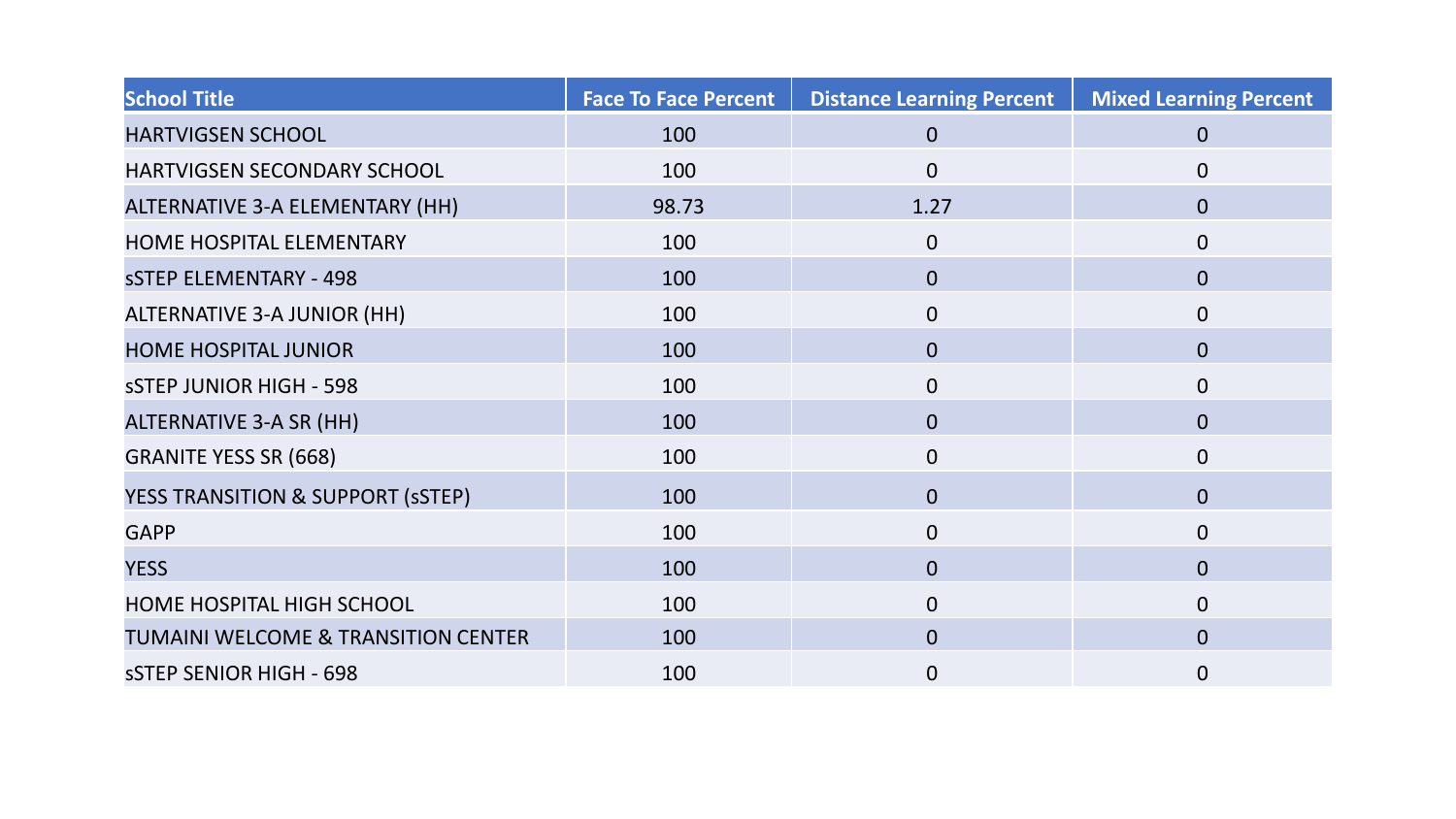# Average Percentage By Level

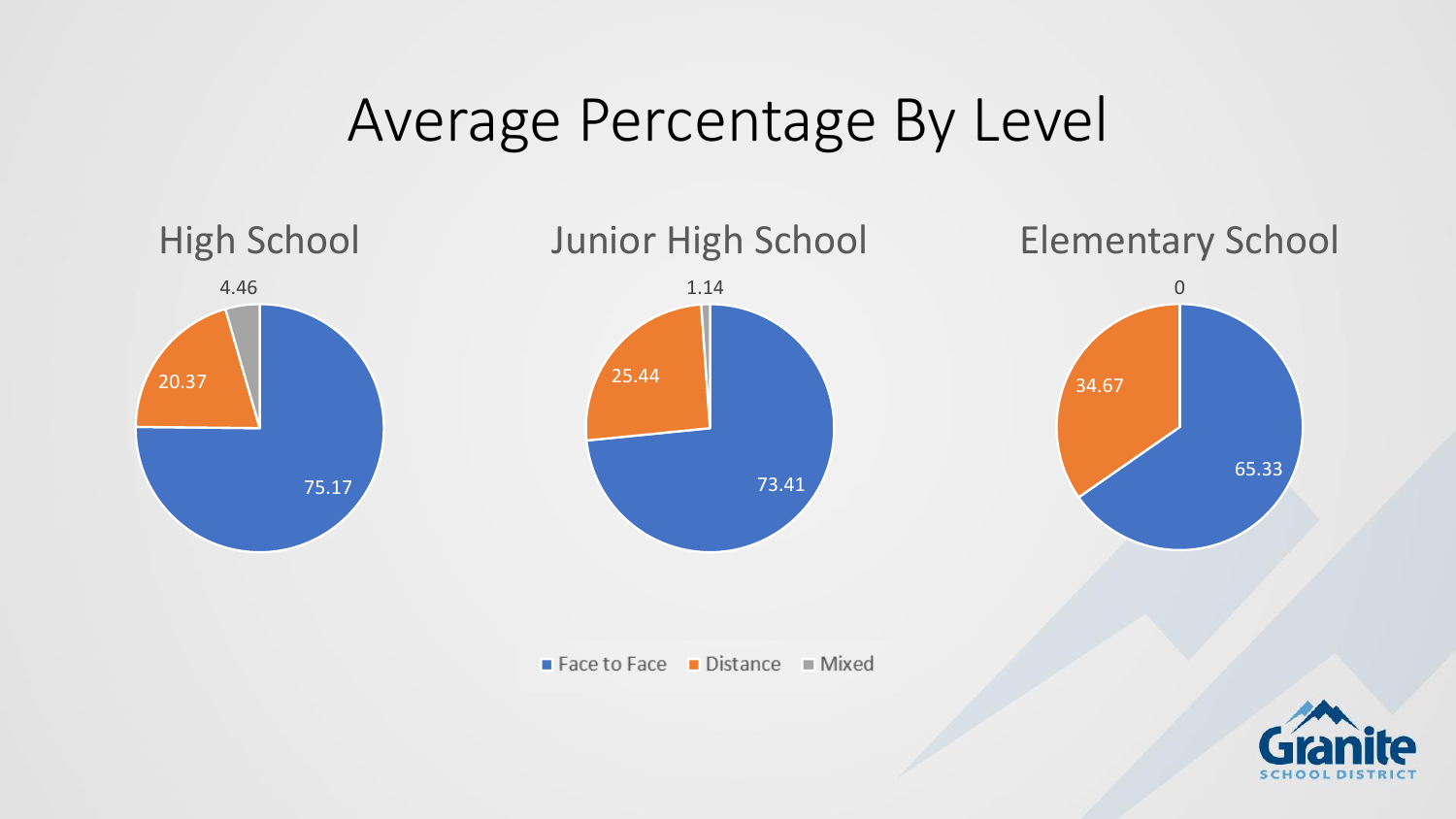## Average Percentage By Grade

| <b>Year In School</b> | <b>Face To Face Percent</b> | <b>Distance Learning Percent</b> | <b>Mixed Learning Percent</b> |
|-----------------------|-----------------------------|----------------------------------|-------------------------------|
| $\mathsf K$           | 68.06                       | 31.94                            | $\overline{0}$                |
| $\mathbf{1}$          | 65.16                       | 34.84                            | $\boldsymbol{0}$              |
| $\overline{2}$        | 64.52                       | 35.48                            | $\mathbf{0}$                  |
| 3                     | 65.93                       | 34.07                            | $\mathbf 0$                   |
| $\overline{4}$        | 66.15                       | 33.85                            | $\overline{0}$                |
| 5                     | 67.36                       | 32.64                            | $\mathbf 0$                   |
| 6                     | 67.12                       | 32.66                            | 0.22                          |
| 7                     | 75.73                       | 23.07                            | 1.2                           |
| 8                     | 71.91                       | 27.01                            | 1.08                          |
| 9                     | 77.93                       | 19.45                            | 2.62                          |
| 10                    | 77.18                       | 19.61                            | 3.21                          |
| 11                    | 74.2                        | 20.51                            | 5.29                          |
| 12                    | 74.18                       | 19.19                            | 6.63                          |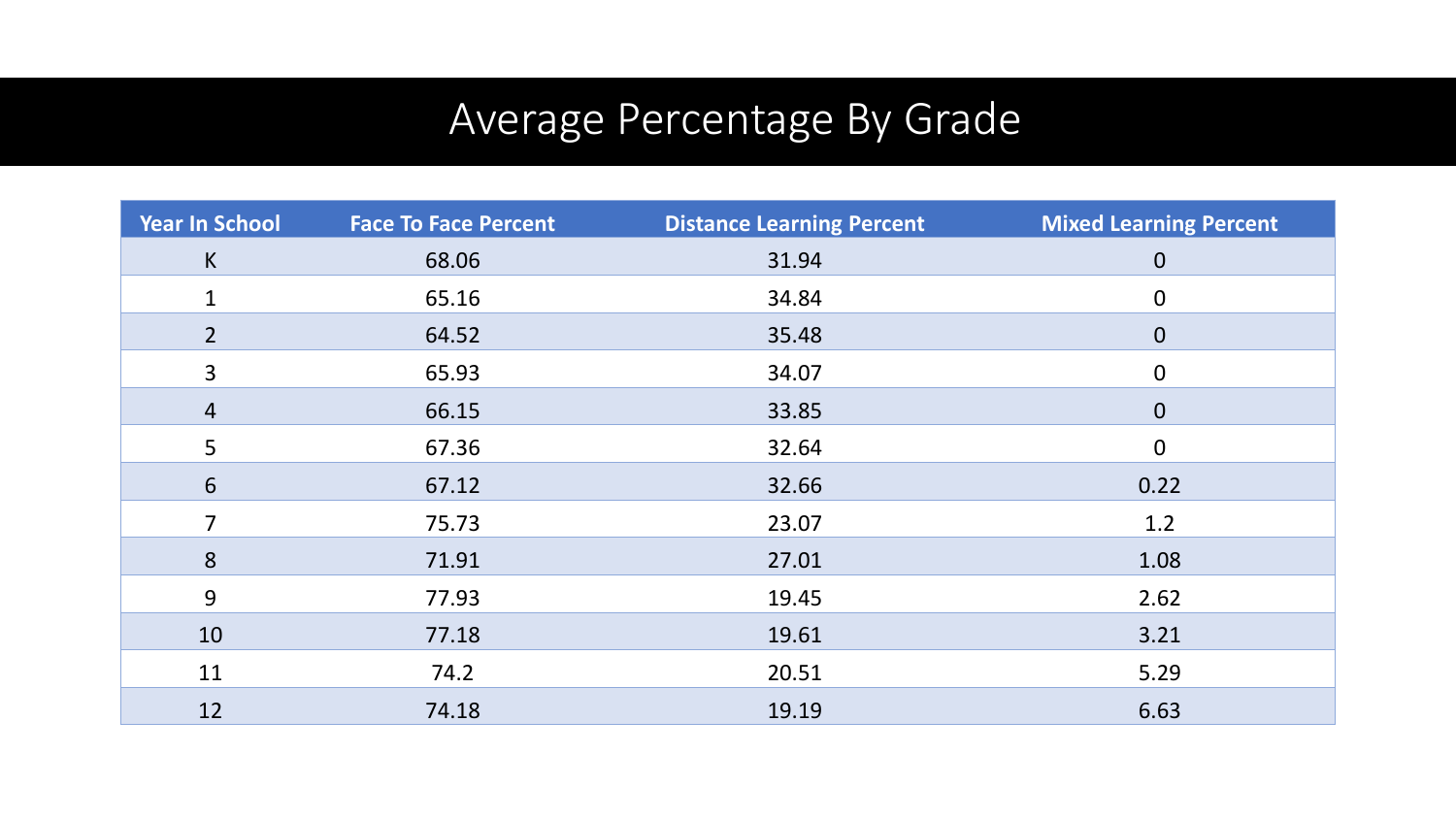# COVID-19 School/District Reporting Protocols

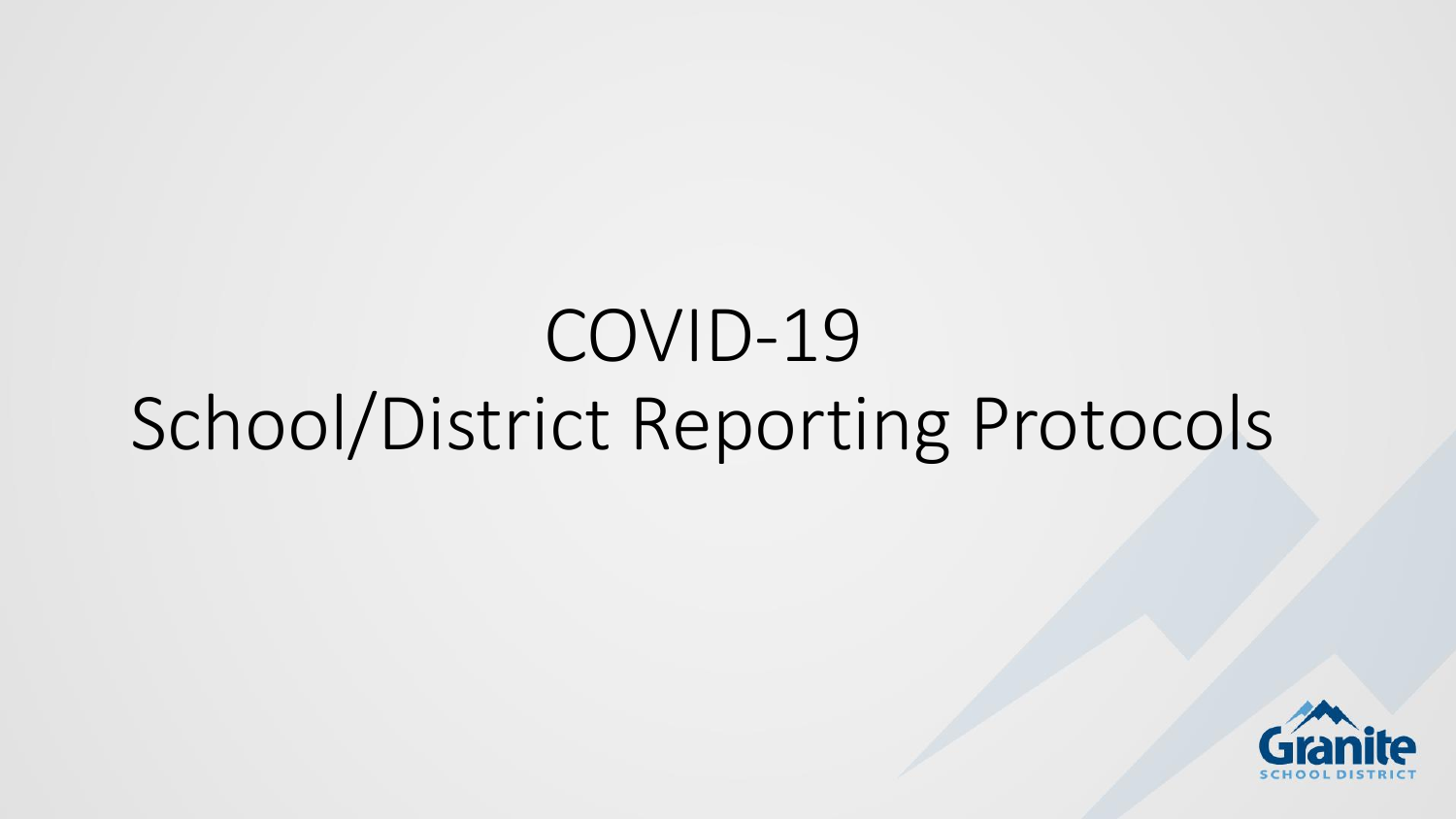#### **COVID-19 School/District Reporting Protocols**





- 
- $\blacktriangleright$  Provide guidance to students/family
- $\blacktriangleright$  Provide an employee guidance letter including directions for employees to contact the Benefits office for leave
- $\triangleright$  Work with LHD to provide next steps and communication recommendations to the principal/ site supervisor
- ▶ Provide latest CDC/LHD informational
- $\triangleright$  Coordinate with the school nurse

- $\blacktriangleright$  Provide support to principals/site
- $\triangleright$  Coordinate with school nurse administrator/site supervisor/lead nurse (POC) and LHD if there are significant exposures and potential large school quarantine/isolation
- $\triangleright$  Notify members of superintendency and other administrators as appropriate

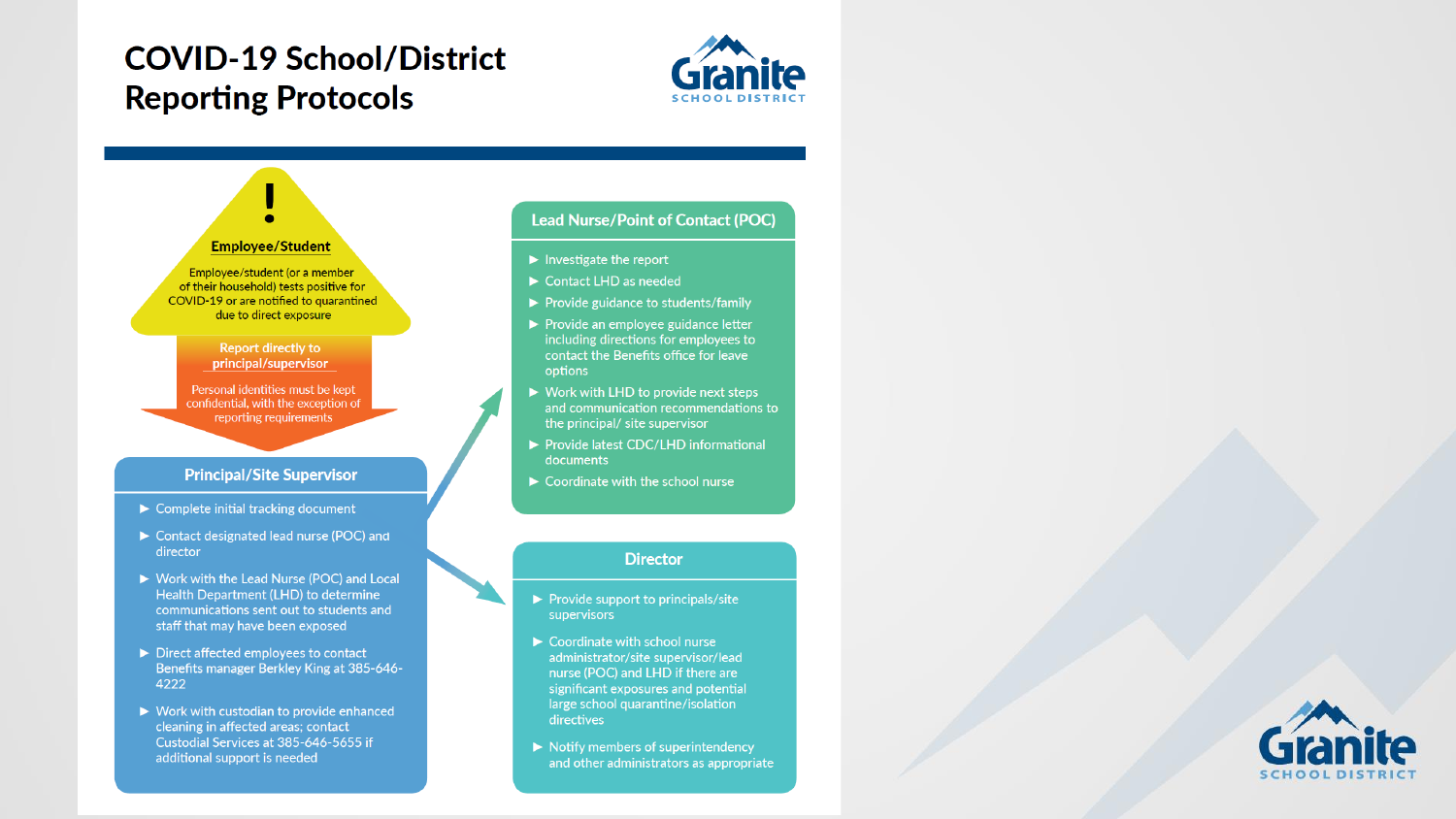### **Employee/Student**

Employee/student (or a member of their household) tests positive for COVID-19 or are notified to quarantined due to direct exposure

> **Report directly to** principal/supervisor

Personal identities must be kept confidential, with the exception of reporting requirements

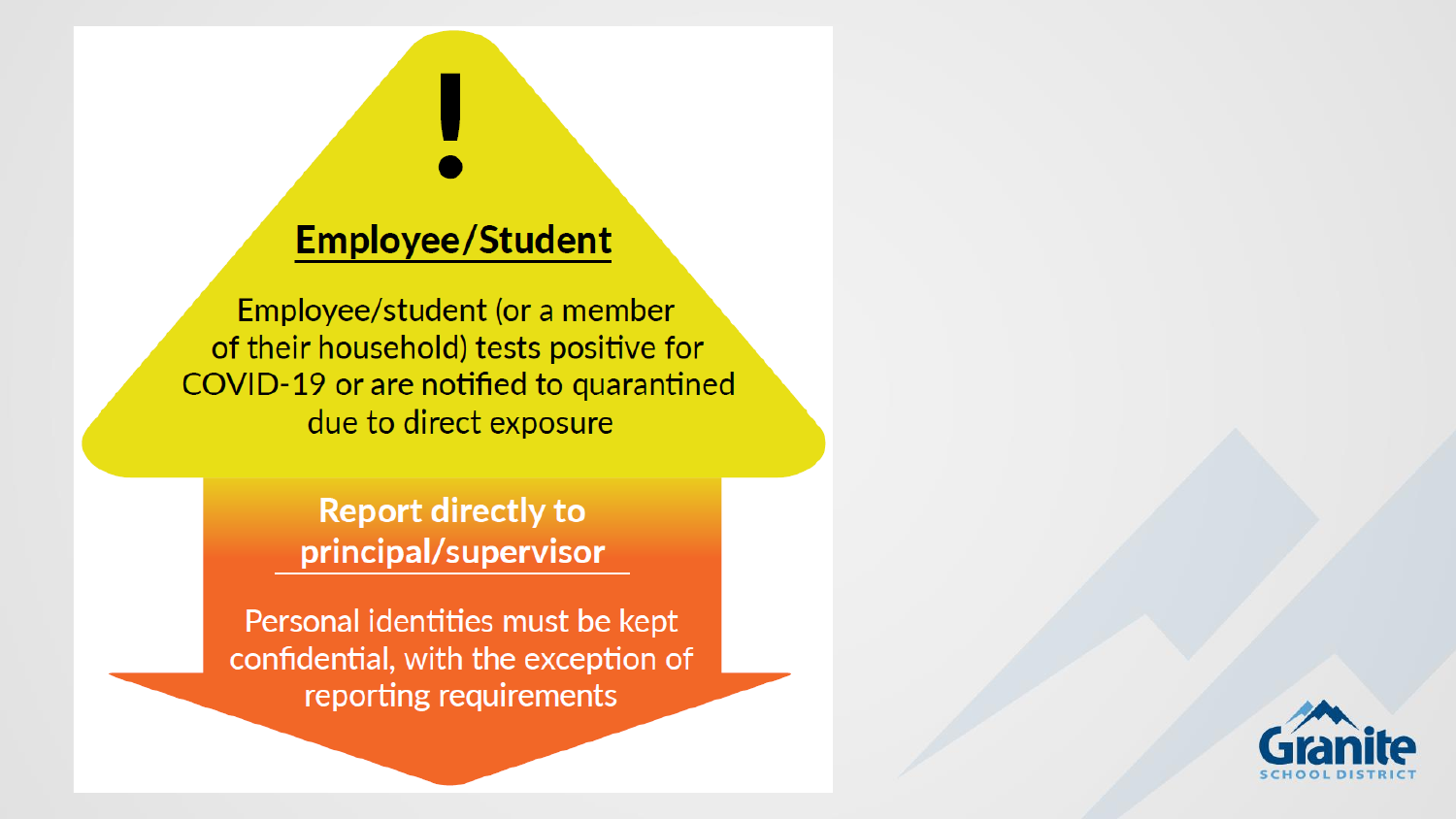#### **Principal/Site Supervisor**

- $\triangleright$  Complete initial tracking document
- ► Contact designated lead nurse (POC) and director
- ▶ Work with the Lead Nurse (POC) and Local Health Department (LHD) to determine communications sent out to students and staff that may have been exposed
- Direct affected employees to contact **Benefits manager Berkley King at 385-646-**4222
- $\triangleright$  Work with custodian to provide enhanced cleaning in affected areas; contact Custodial Services at 385-646-5655 if additional support is needed

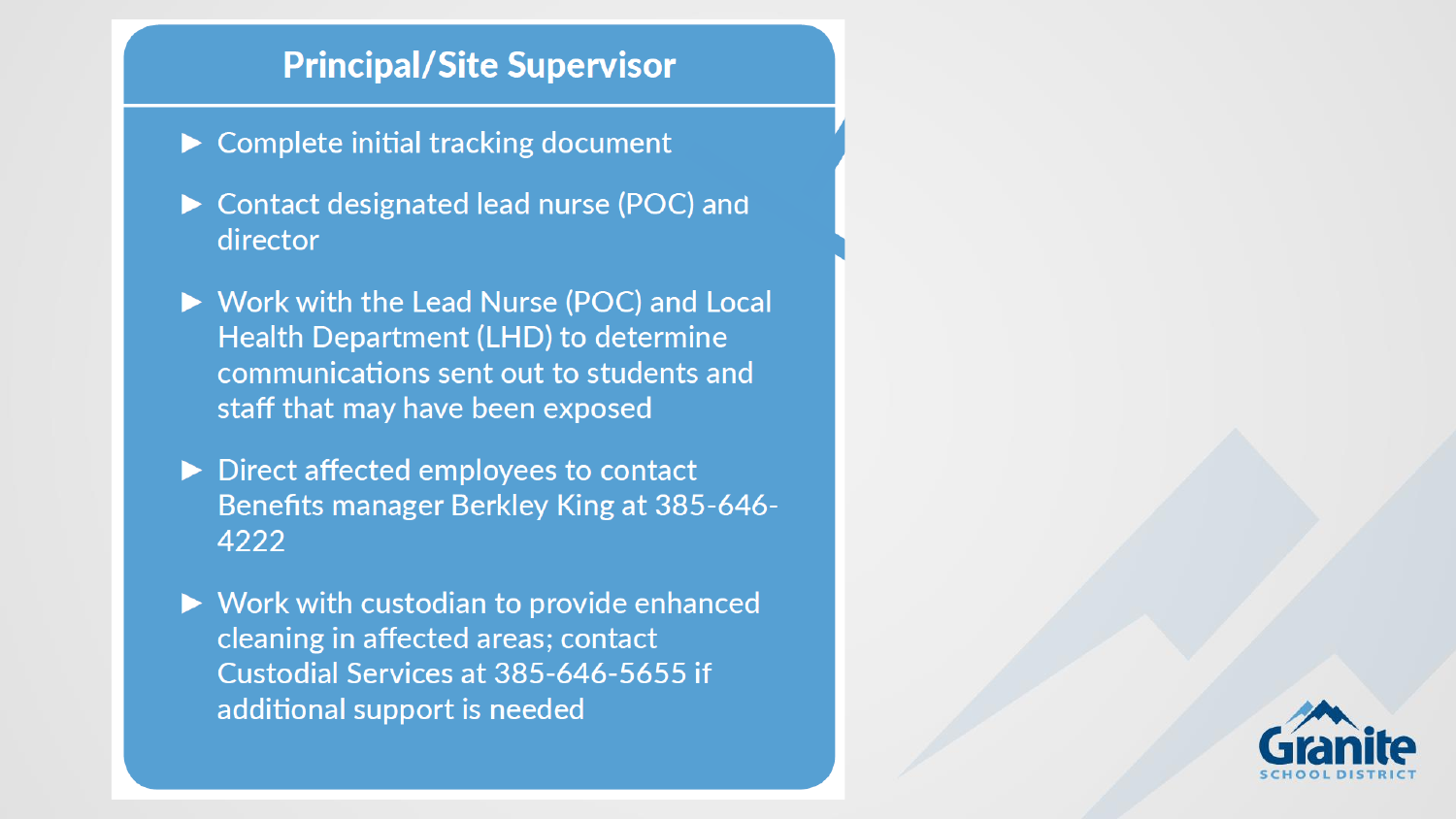### **Lead Nurse/Point of Contact (POC)**

- $\blacktriangleright$  Investigate the report
- Contact LHD as needed
- $\blacktriangleright$  Provide guidance to students/family
- ▶ Provide an employee guidance letter including directions for employees to contact the Benefits office for leave options
- $\triangleright$  Work with LHD to provide next steps and communication recommendations to the principal/ site supervisor
- ▶ Provide latest CDC/LHD informational documents
- $\blacktriangleright$  Coordinate with the school nurse

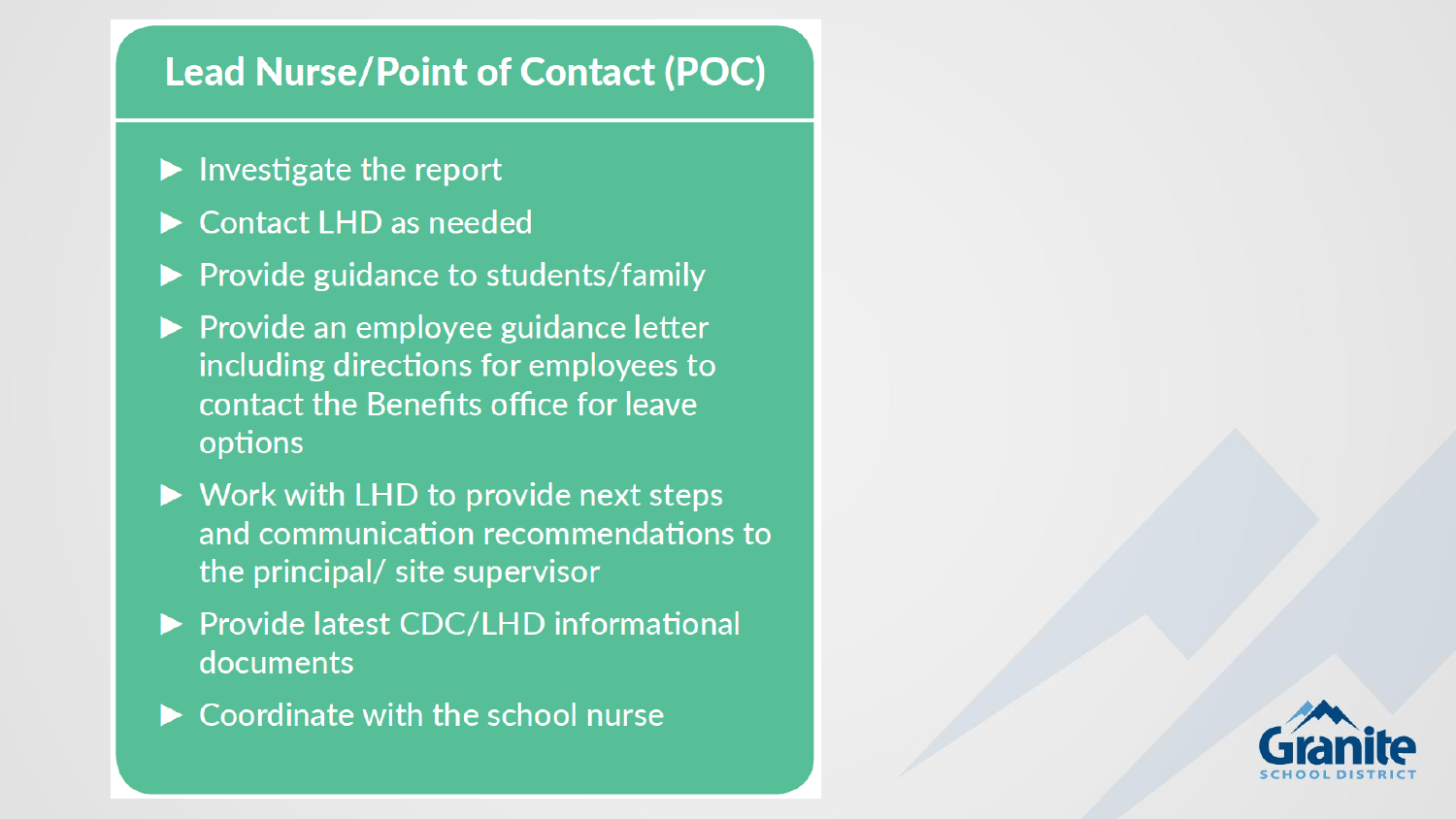#### **Director**

- $\blacktriangleright$  Provide support to principals/site supervisors
- $\triangleright$  Coordinate with school nurse administrator/site supervisor/lead nurse (POC) and LHD if there are significant exposures and potential large school quarantine/isolation directives
- $\triangleright$  Notify members of superintendency and other administrators as appropriate

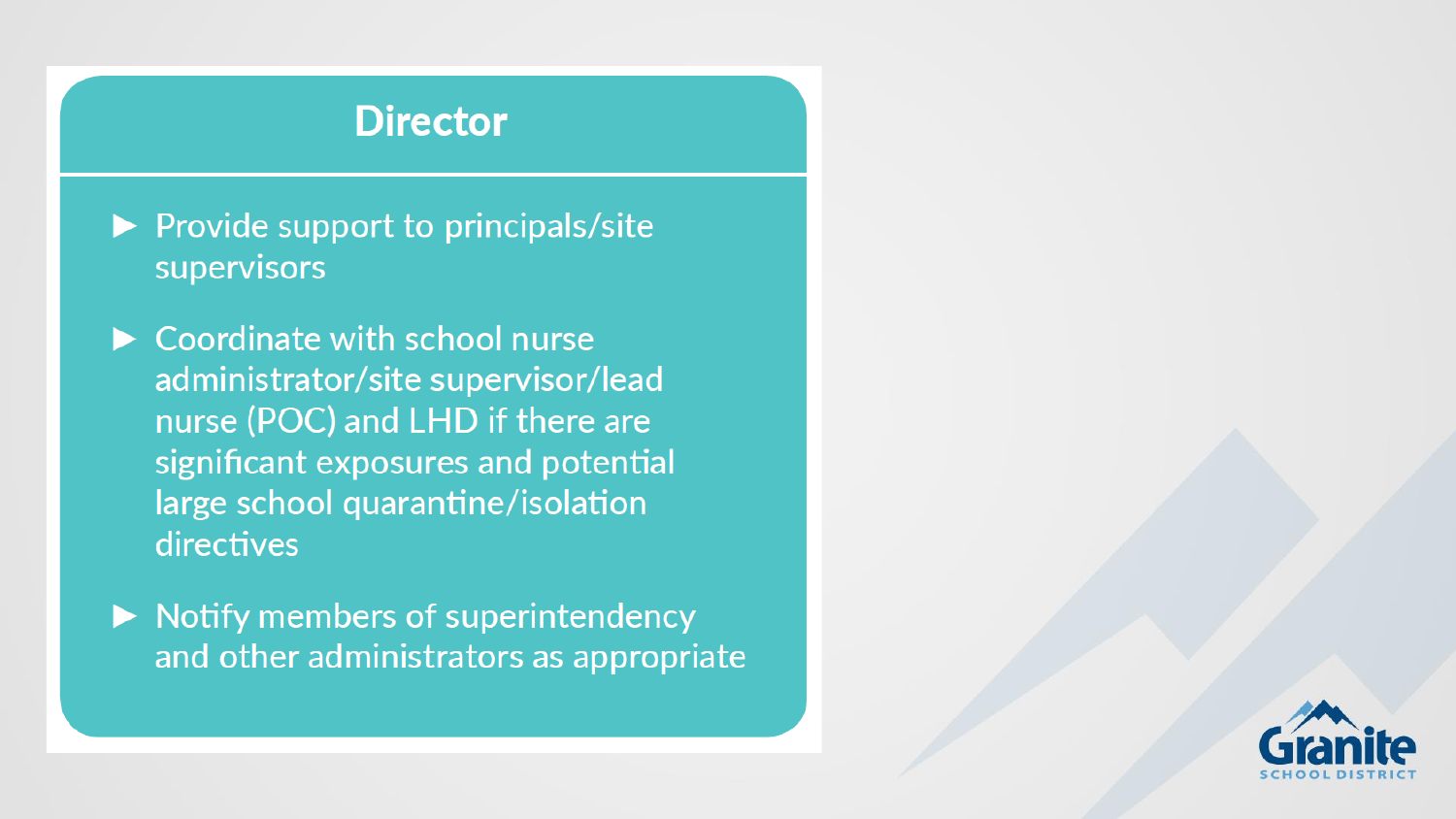#### **COVID-19 School/District Reporting Protocols**





- 
- $\blacktriangleright$  Provide guidance to students/family
- $\blacktriangleright$  Provide an employee guidance letter including directions for employees to contact the Benefits office for leave
- $\triangleright$  Work with LHD to provide next steps and communication recommendations to the principal/ site supervisor
- ▶ Provide latest CDC/LHD informational
- $\triangleright$  Coordinate with the school nurse

- $\blacktriangleright$  Provide support to principals/site
- $\triangleright$  Coordinate with school nurse administrator/site supervisor/lead nurse (POC) and LHD if there are significant exposures and potential large school quarantine/isolation
- $\triangleright$  Notify members of superintendency and other administrators as appropriate